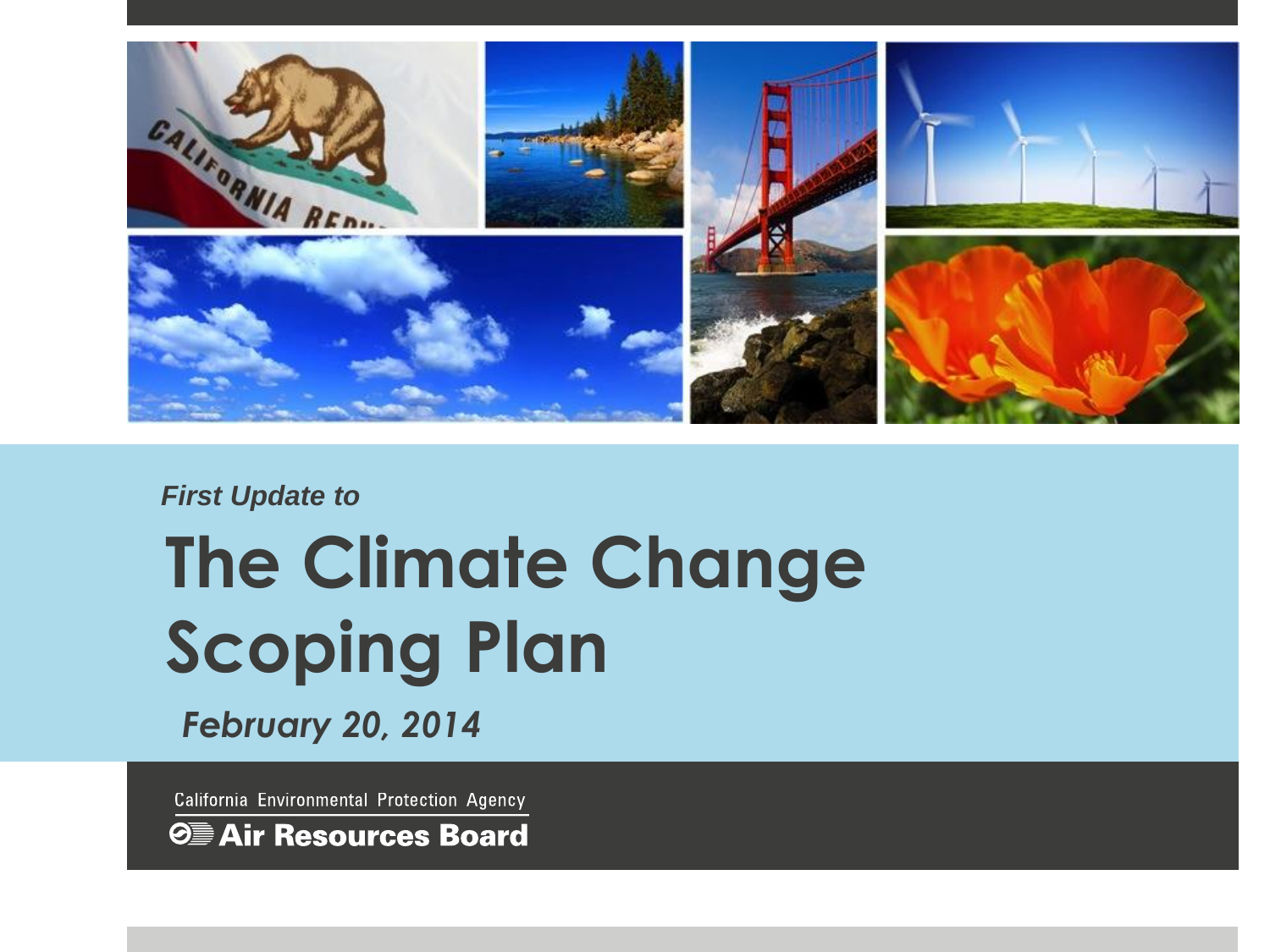# **Initial Scoping Plan**

- Outlines State's strategy to achieve 2020 GHG limit
- Built on a balanced mix of strategies
- Required by AB 32



#### **CLIMATE CHANGE SCOPING PLAN**

a framework for change

#### DECEMBER 2008

Pursuant to AB 32 The California Global Warming Solutions Act of 2006

Prepared by the California Air Resources Board for the State of California

Arnold Schwarzenegger Georgia

Linda S. Adams Secretary, California Environmental Printesion Agency Mary D. Nichols Chairman, Air Researce Board

James N. Goldstene Executive Officer, Air Resources Board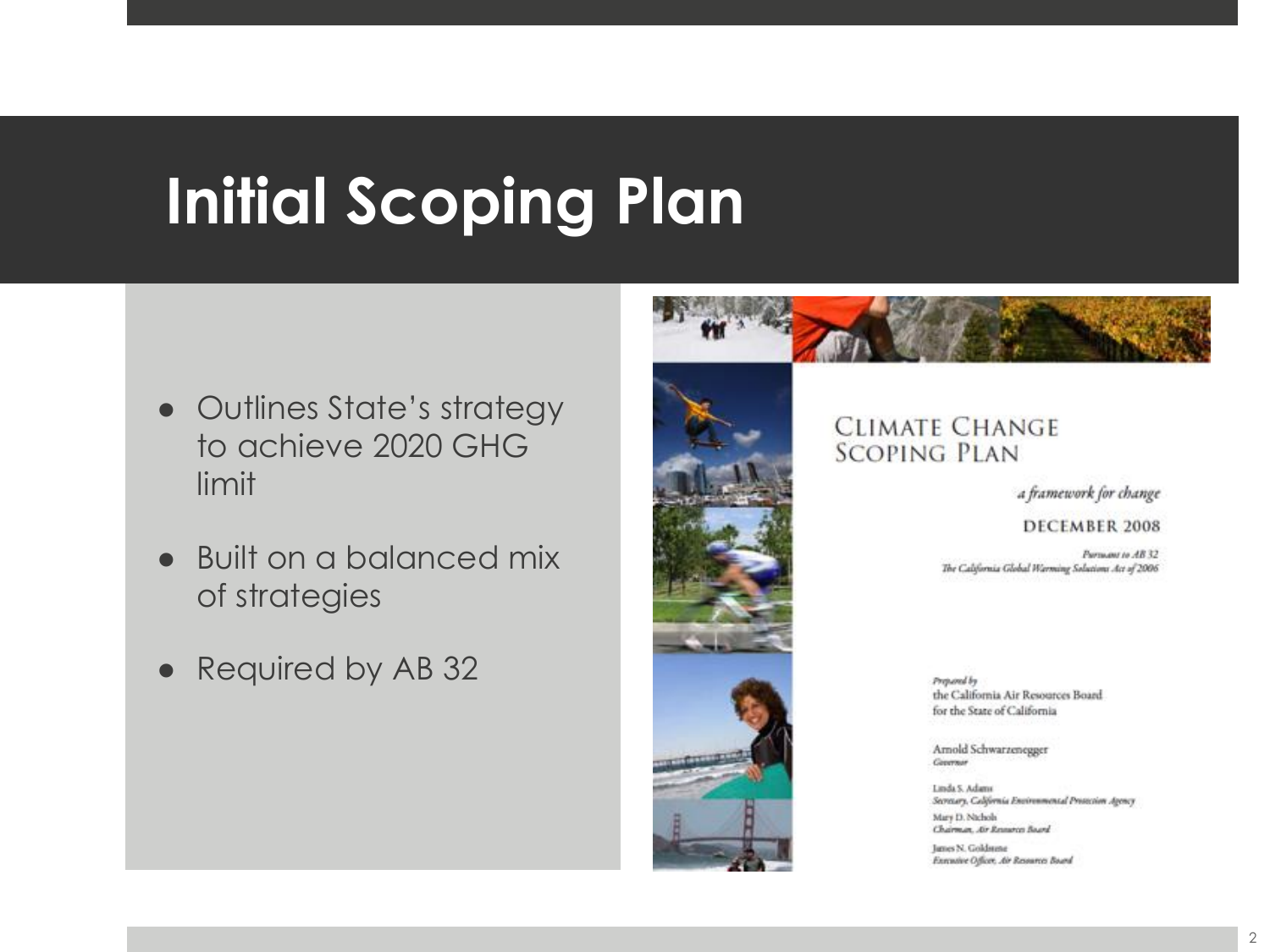# **AB 32 Scoping Plan Update**

- Builds upon successful framework established by initial Scoping Plan
- Shows progress to steadily drive down GHG emissions to 2020 limit
- Describes actions California must undertake to move beyond 2020

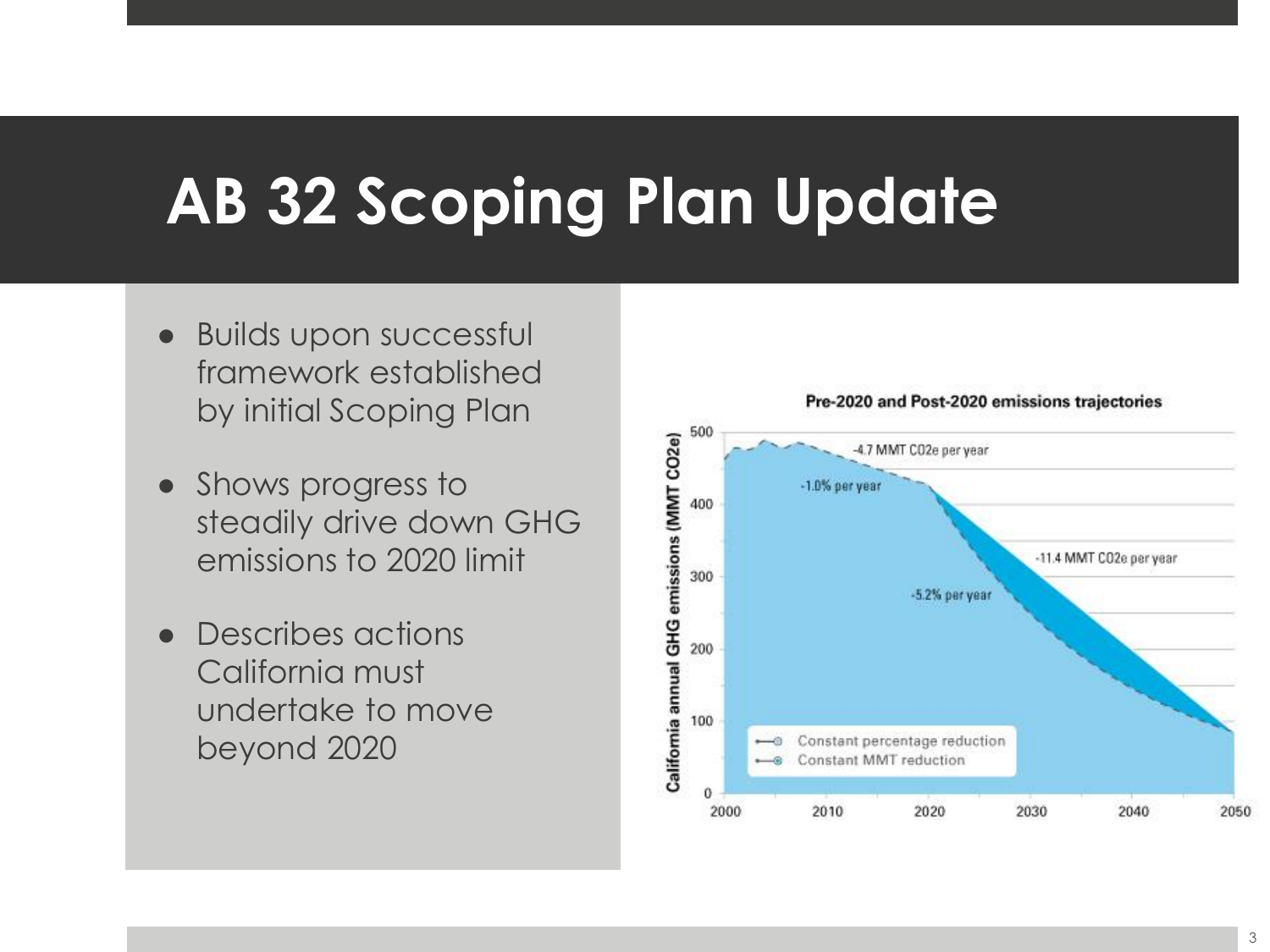# **AB 32 Scoping Plan Update**

#### **Process**

- **Discussion Draft** 
	- Released for public comment October 1, 2013
	- Presented at October 24, 2013, Board meeting
- **Proposed Update** 
	- Reflects input from stakeholders
	- Developed in collaboration with agency partners
	- Released for public comment February 10, 2014
- Final Proposed Update for Board consideration in late Spring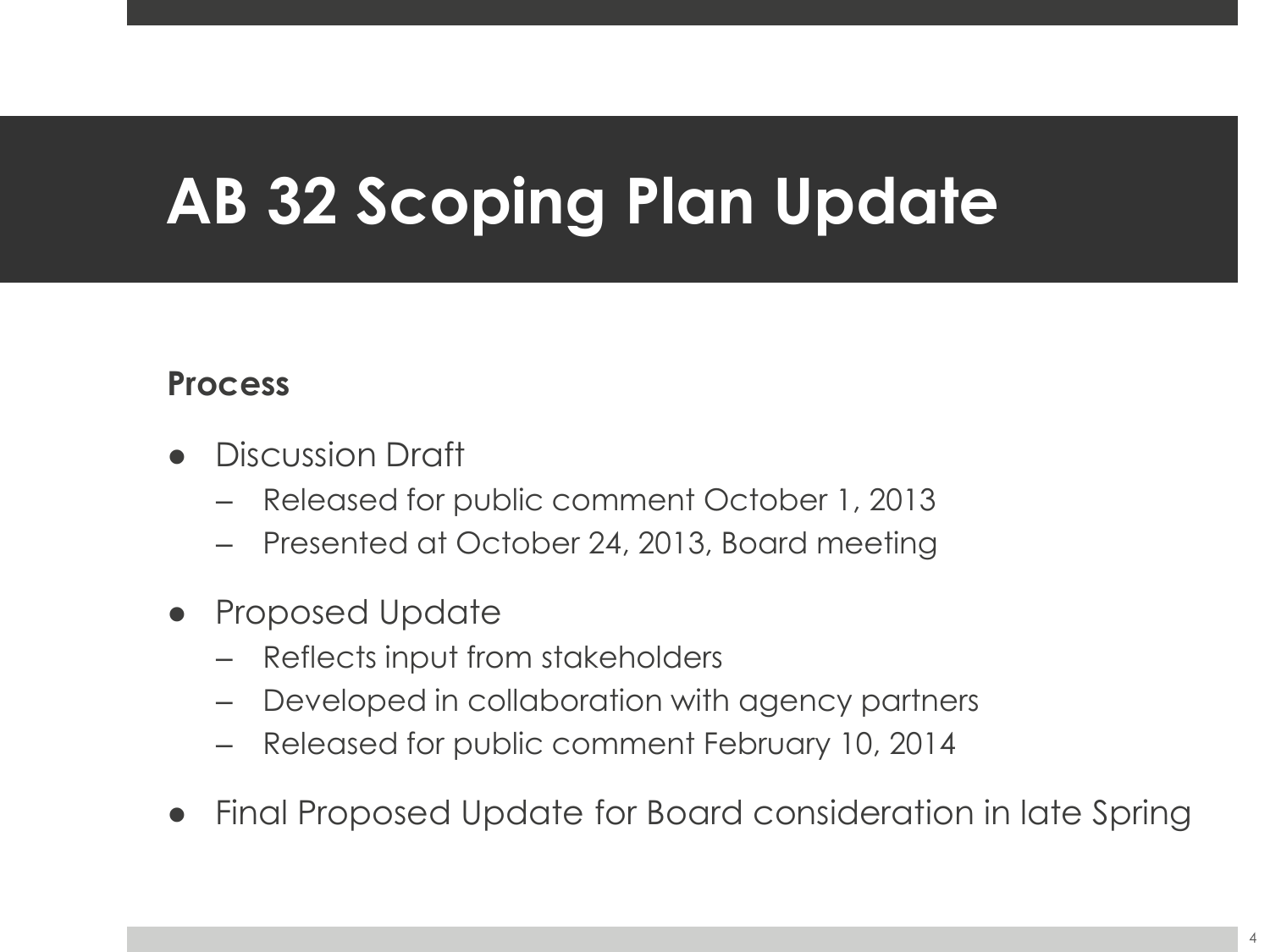### **Key Differences Between Discussion Draft and Proposed Update**

- Updated and strengthened Climate Science discussion
- Modified sector discussions
	- Added recommendations for Green Buildings and SLCP to emphasize importance
	- Identified more specific deliverables
	- Moved up timing of SLCP strategy to 2015
- More emphasis on need for establishing mid-term statewide GHG emission limit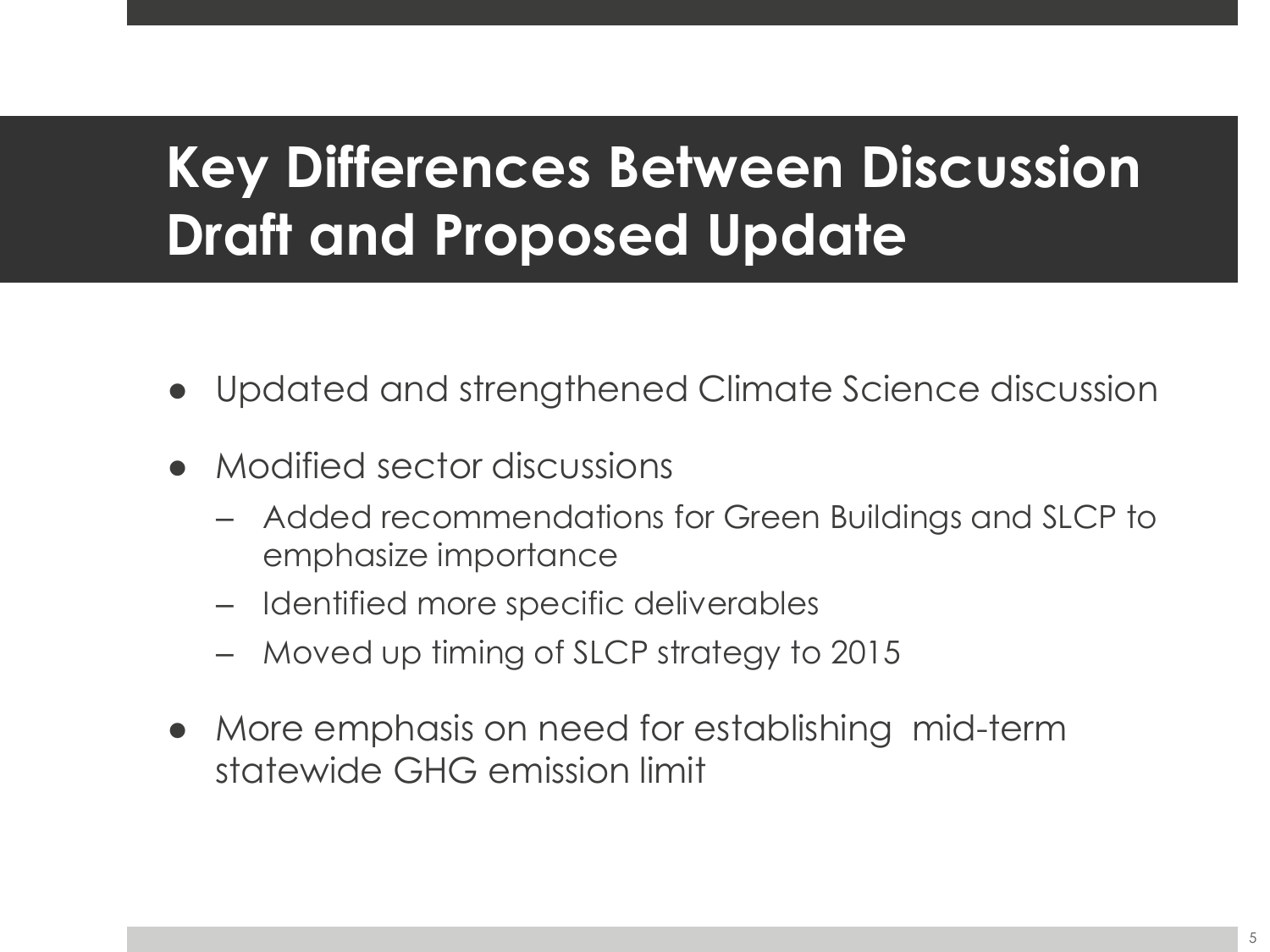# **The Great Unifier**

- Climate change is the great unifier
- Presents unprecedented challenges and opportunities
- Provides an opportunity to further integrate climate thinking and sustainable programming
- Pulls together planning and investments
- Allows California to cut emissions and deliver a range of other benefits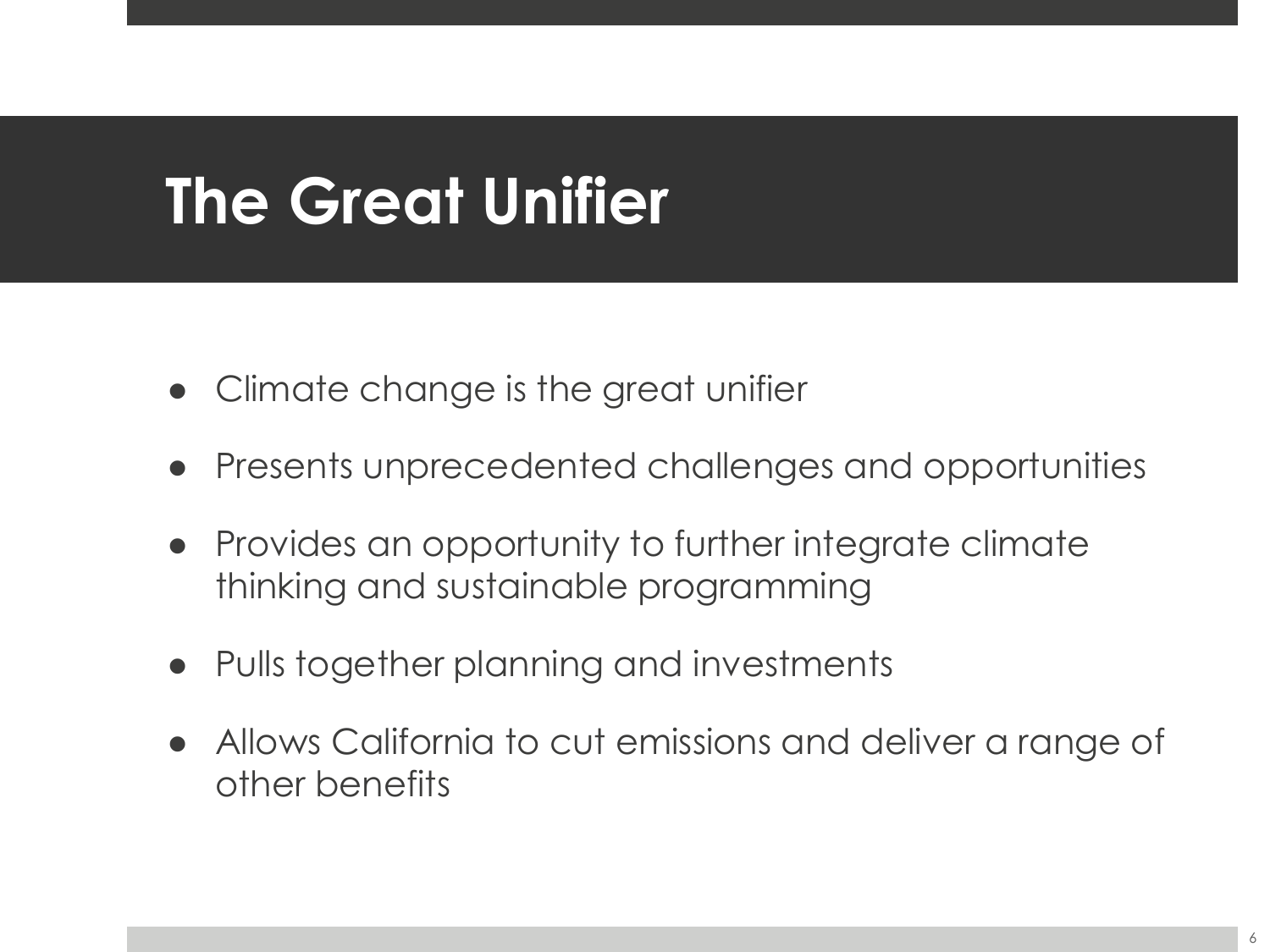## **Sector Recommendations**







Waste Management



**Transportation** 



Natural & Working Lands



**Agriculture** 



**Water** 



Short Lived Climate Pollutants

Green Building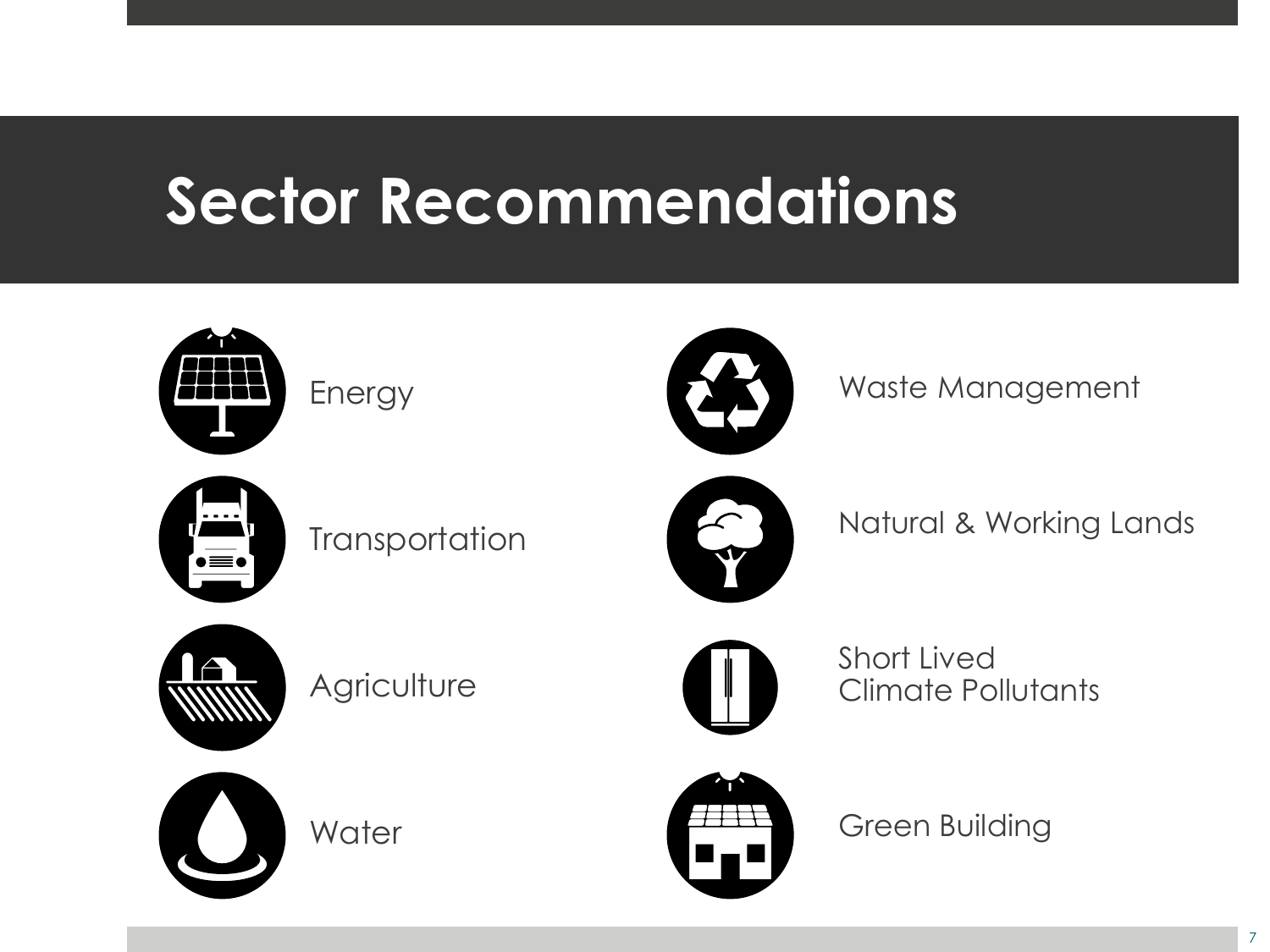# **Overarching Recommendations**

- Establish statewide mid-term limit as well as sector-specific mid-term targets
- Align strategies to meet air quality and climate change objectives
- Avoid disproportionate impacts to disadvantaged communities
- Plan for zero, near-zero emissions in all sectors
- Continue Cap-and-Trade Program to help meet mid-term and long-term climate goals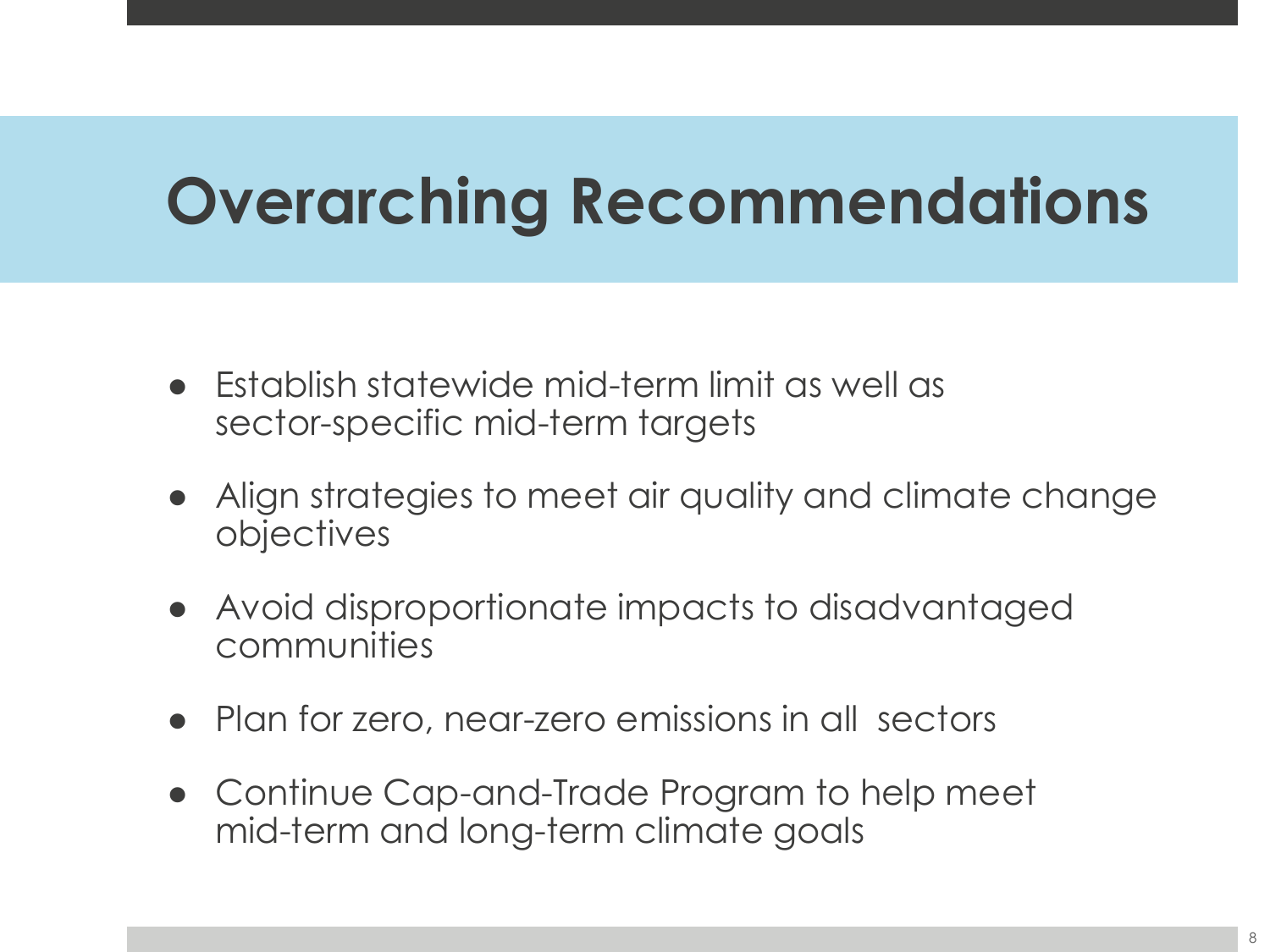

- Develop a comprehensive GHG emission reduction program for energy by 2016
	- Coordinate policies, technologies, and investments to costeffectively meet mid-term and long-term targets
- Increase energy efficiency, distributed generation/CHP, demand response, and integrated low carbon energy supply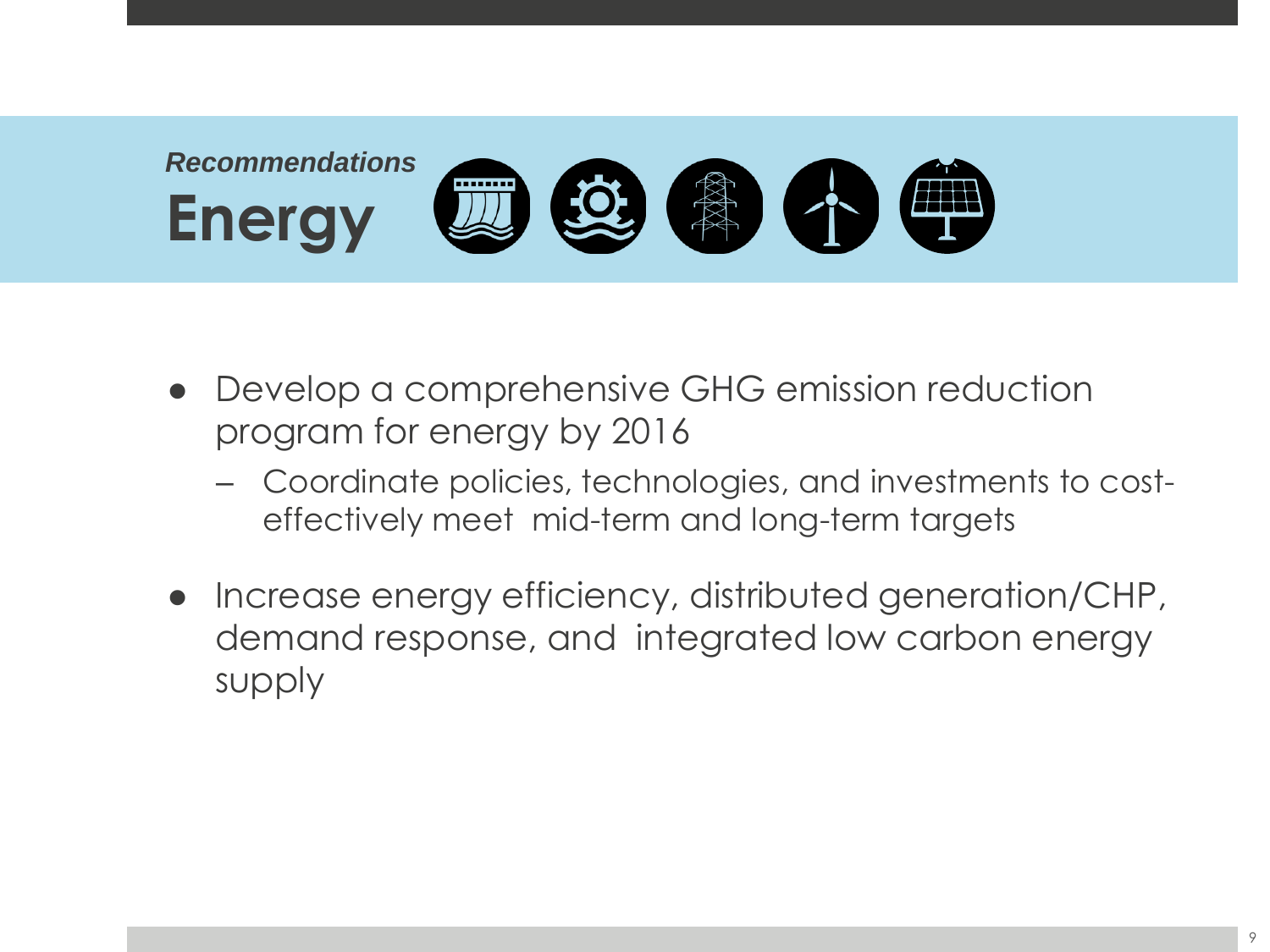#### *Recommendations* **Transportation** 2 卷 <del>2</del> 倍

- Reduce light-duty and heavy-duty GHG emissions 5 percent per year to continue progress toward nearzero emissions by 2050
- Enhance and strengthen LCFS
- Develop Sustainable Freight Strategy
- Leverage investments to achieve both GHG and air quality goals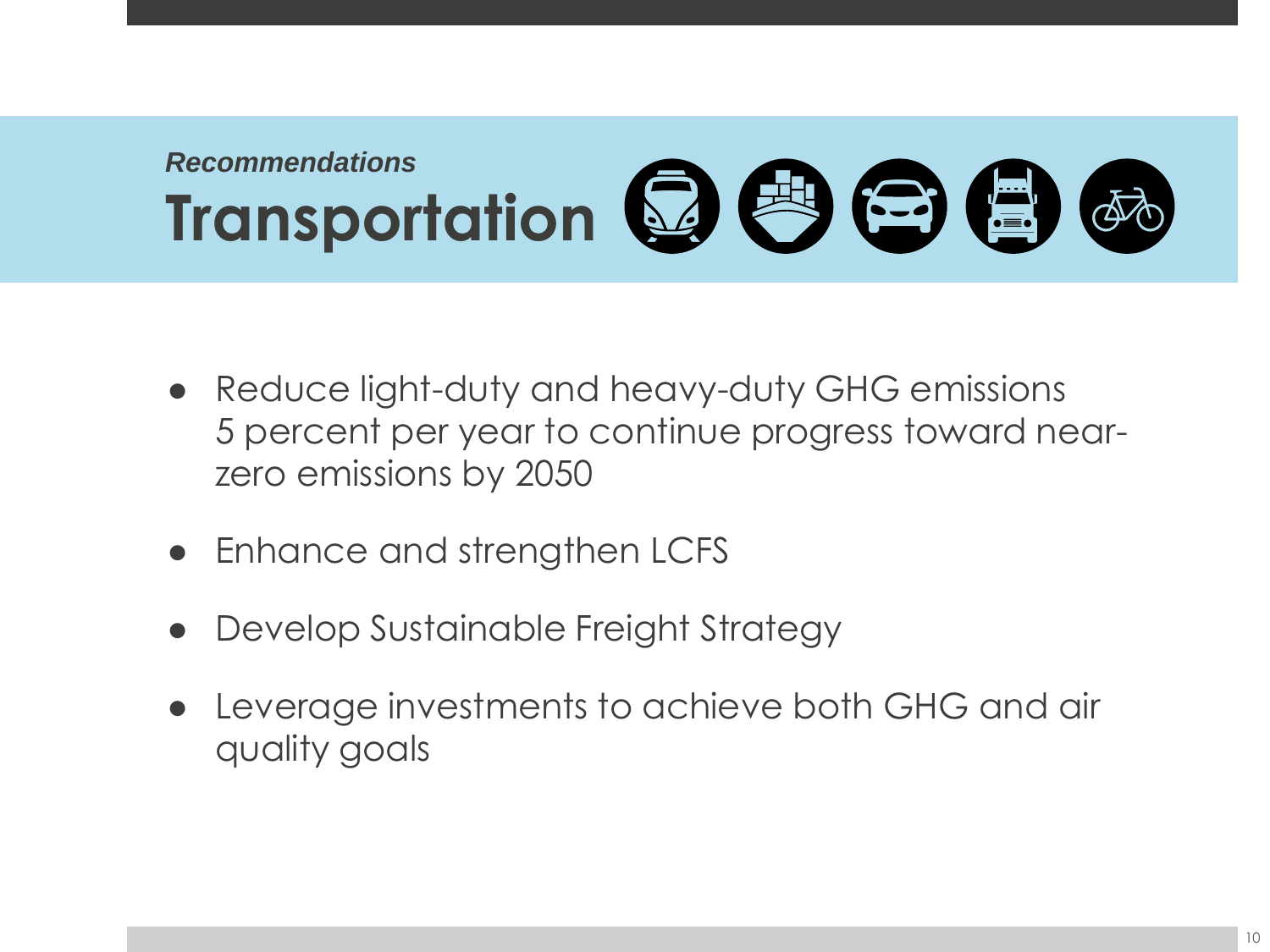#### *Recommendations* **TANK 63 FEB Agriculture**

- Convene interagency workgroup to:
	- Establish mid-term and long-term planning targets
	- Provide tools and calculators for GHG emission reduction best practices
	- Recommend strategies to reduce GHG emissions associated with energy in agricultural water use
- Interagency dairy digester group to develop recommendations for methane capture standards
- Strengthen technical assistance and associated incentives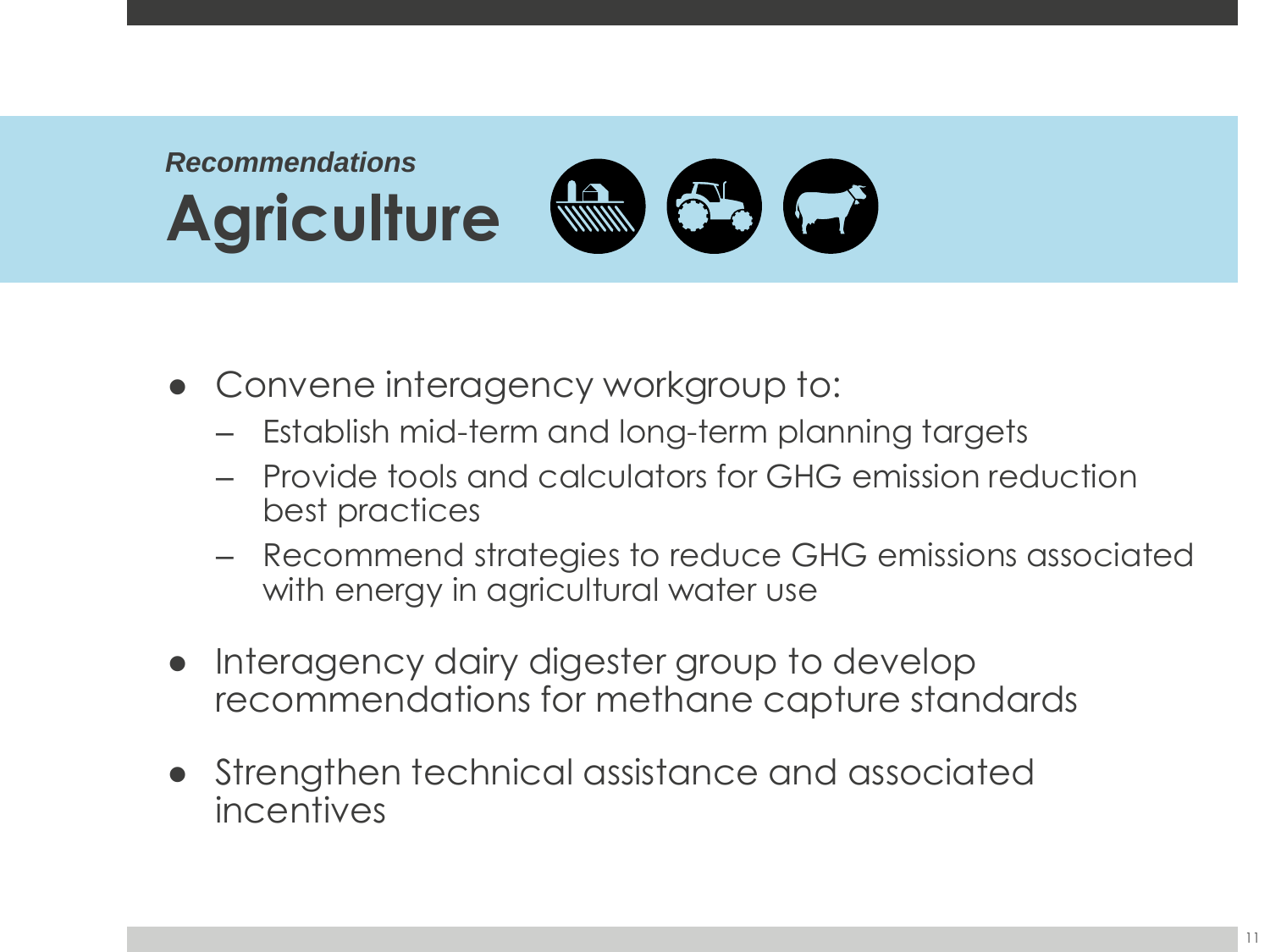

- Convene interagency workgroup to guide adoption of GHG emission reducing policies for water sector investments
	- Include water conservation measures and regulations
- Identify and incent implementation of rate structures that reflect economic, social, and environmental value of water in California
- Develop comprehensive groundwater management strategies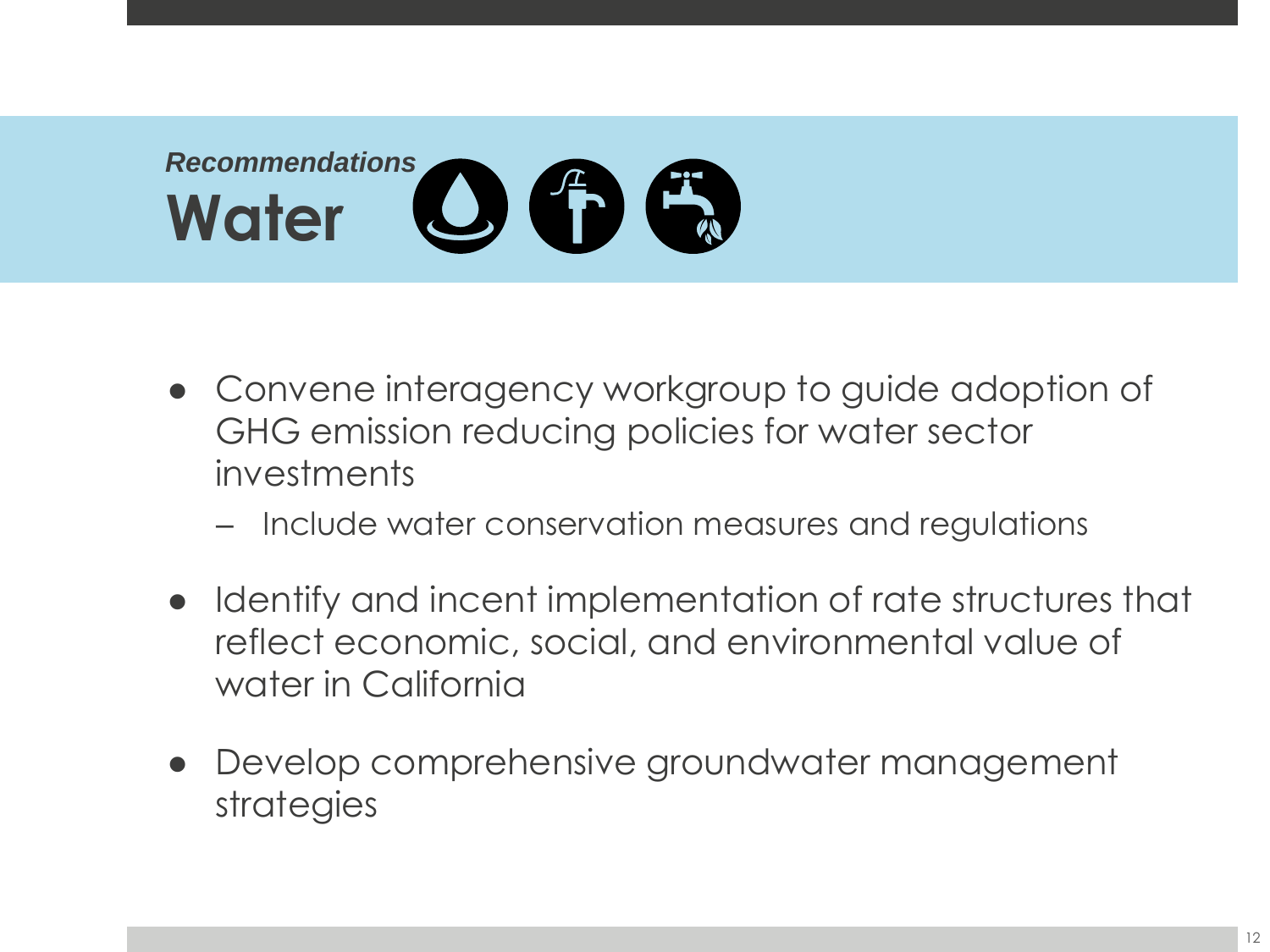#### *Recommendations* Waste Management **& F**

- Develop programs to eliminate disposal of organic waste at landfills
- Explore opportunities for additional methane control and increased utilization of captured methane
- Implement financing or incentive mechanisms for in-State infrastructure development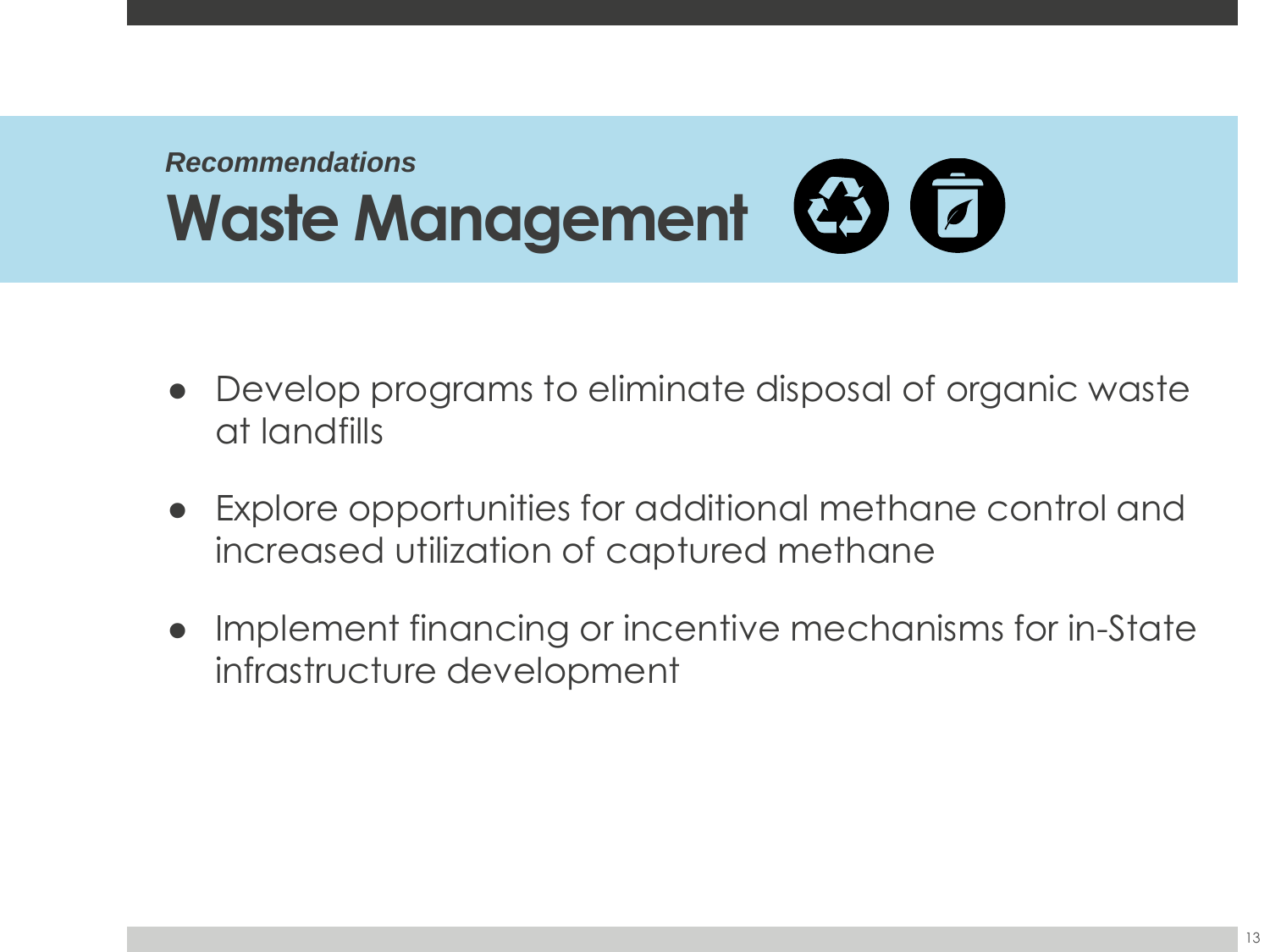#### *Recommendations* **Natural & Working Lands**

- Convene interagency workgroup to develop forest carbon plan that establishes quantitative mid-term and long-term planning targets
- Develop coordinated local land use program
- Expand urban forestry, green infrastructure, and investments
- Strengthen, refine, and implement actions for use of forest biomass
- Convene climate investment working group to outline funding needs and priorities for forests, wetlands and rangelands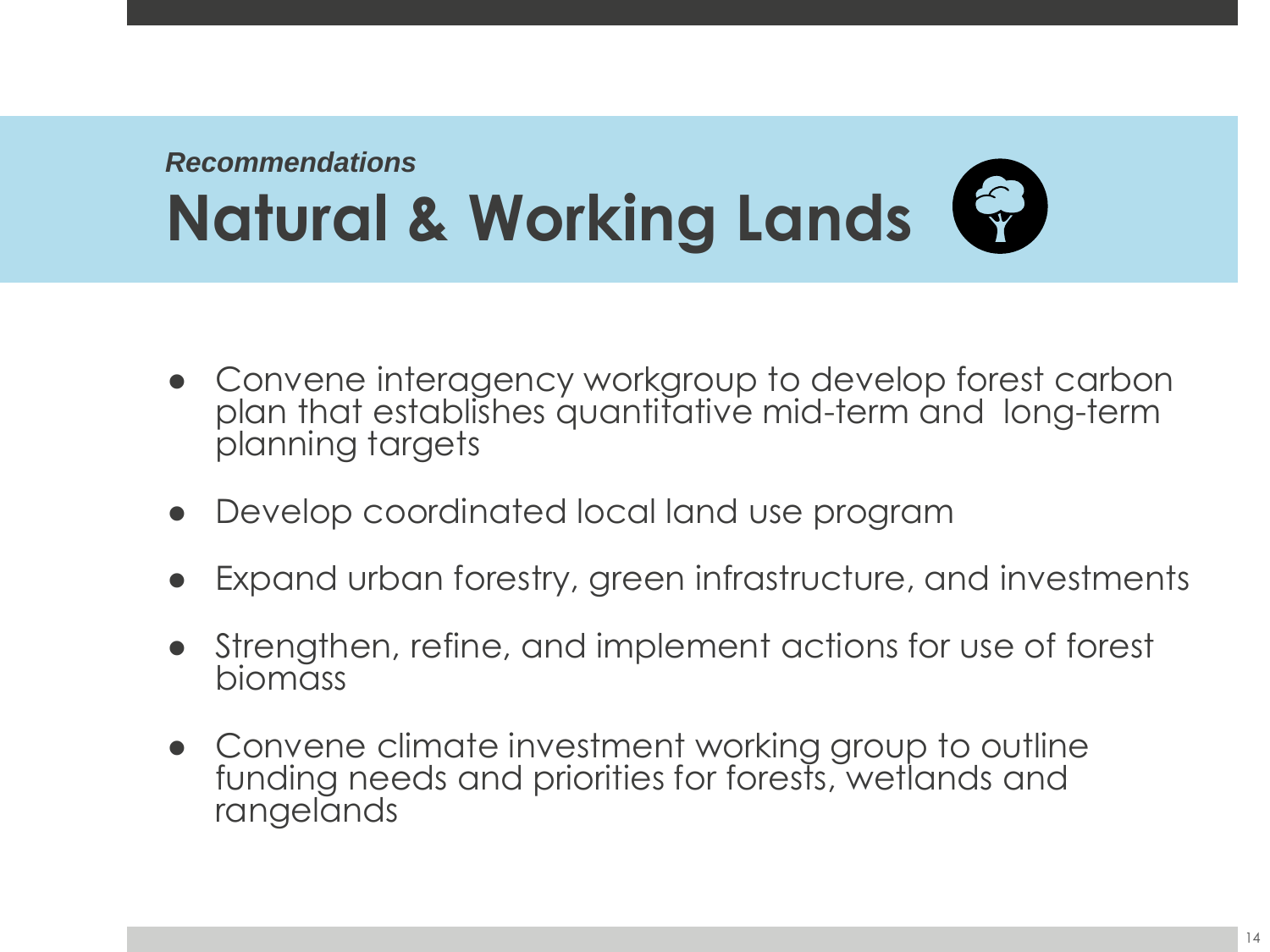#### *Recommendations* **Short-Lived Climate Pollutants**

- ARB measures have achieved significant reductions in black carbon
- Current programs reducing HFC emissions
- Efforts underway to achieve further reductions of HFCs and methane emissions
- Develop comprehensive strategy for mitigation of SLCP by 2015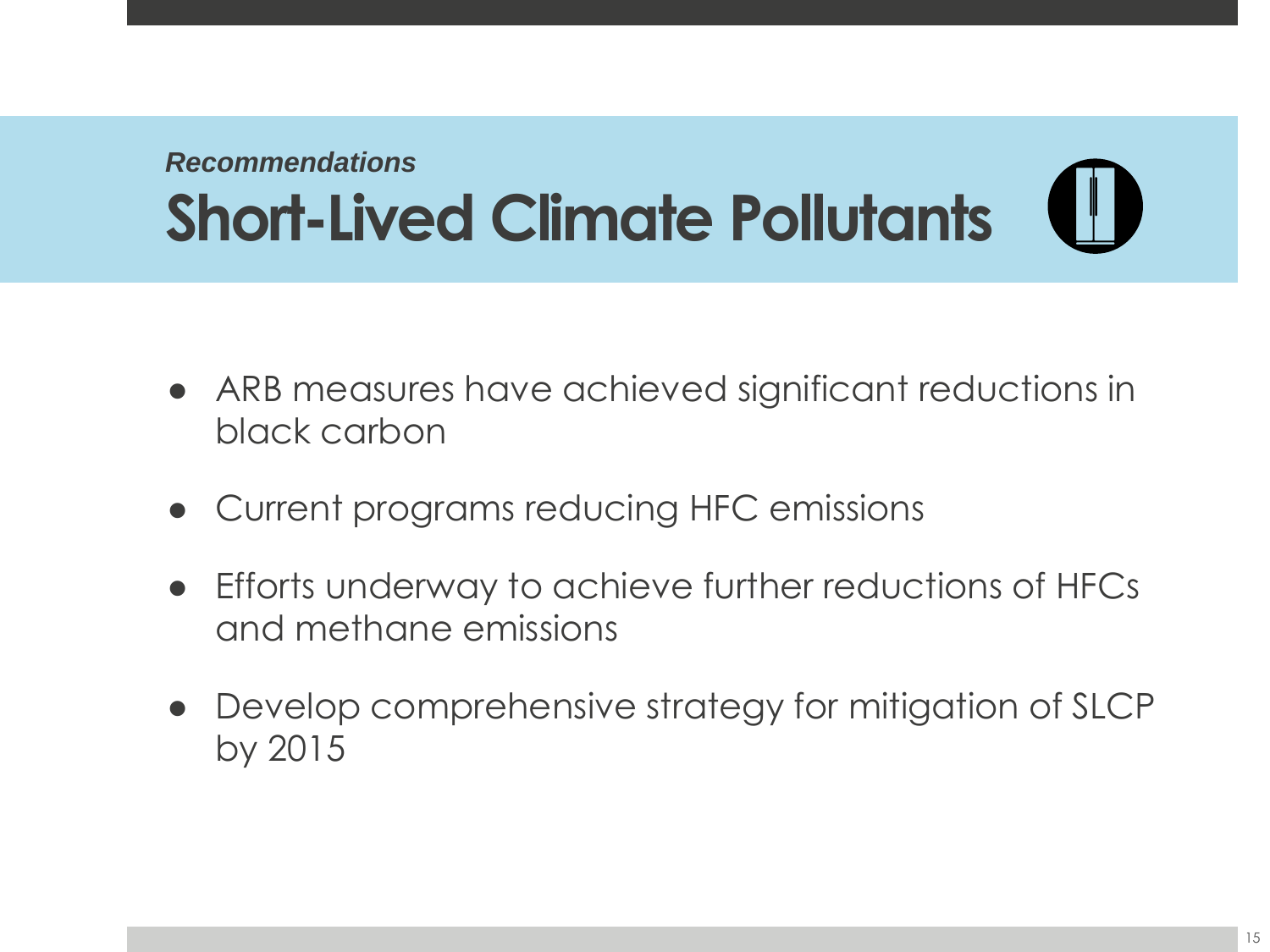

- Develop a comprehensive program to reduce GHG emissions from buildings by 2017
	- New construction
	- Existing building retrofits
	- Operation and maintenance of existing green buildings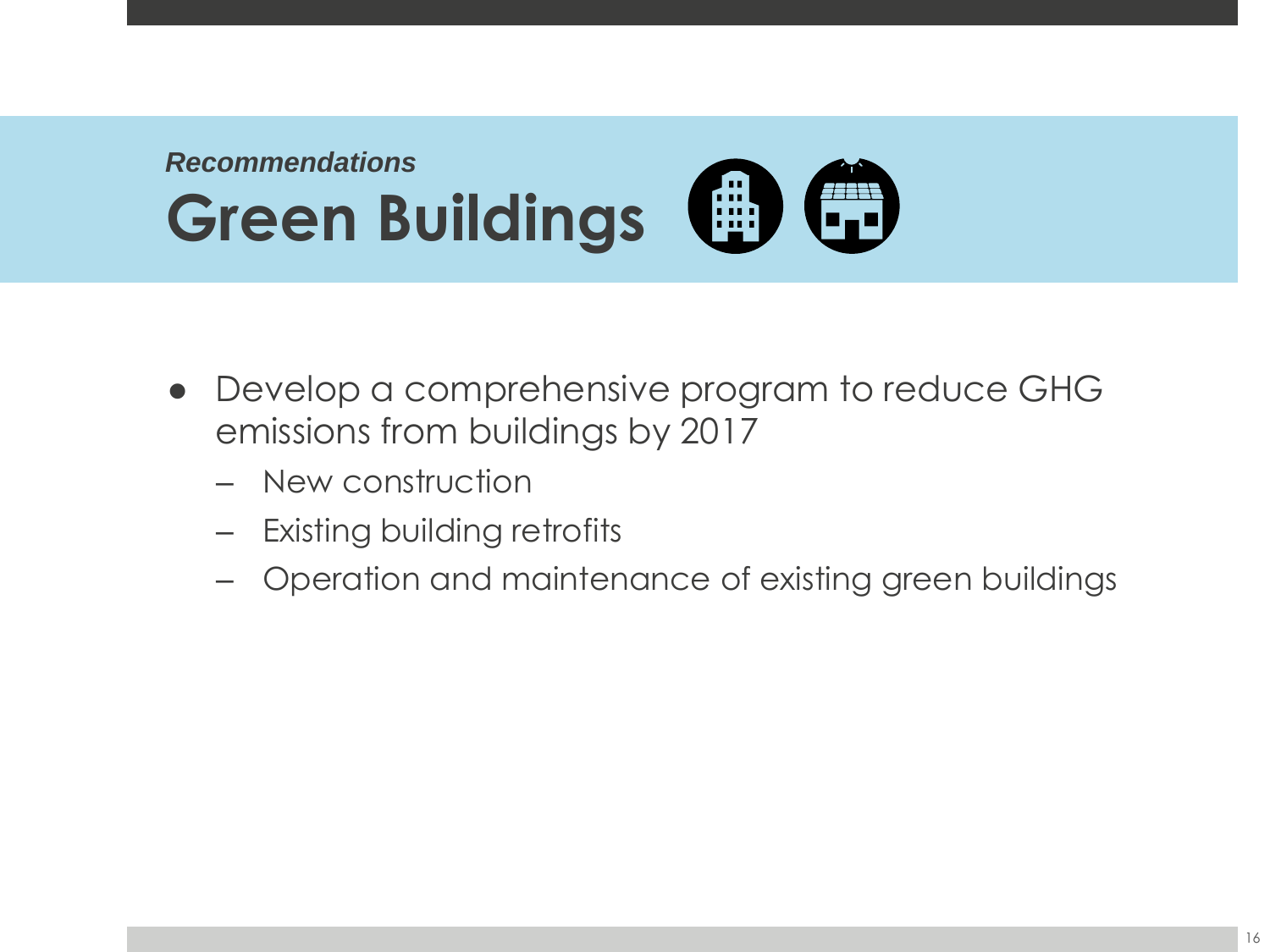## **Next Steps**

- Mid March Draft Environmental Analysis (EA) released for public review and comment
- Later April Written comments on Proposed Update and the draft EA are due
- Late Spring Written responses to comments received on draft EA posted to website
- Late Spring Board consideration of final EA, written responses to EA comments, and final Proposed Update